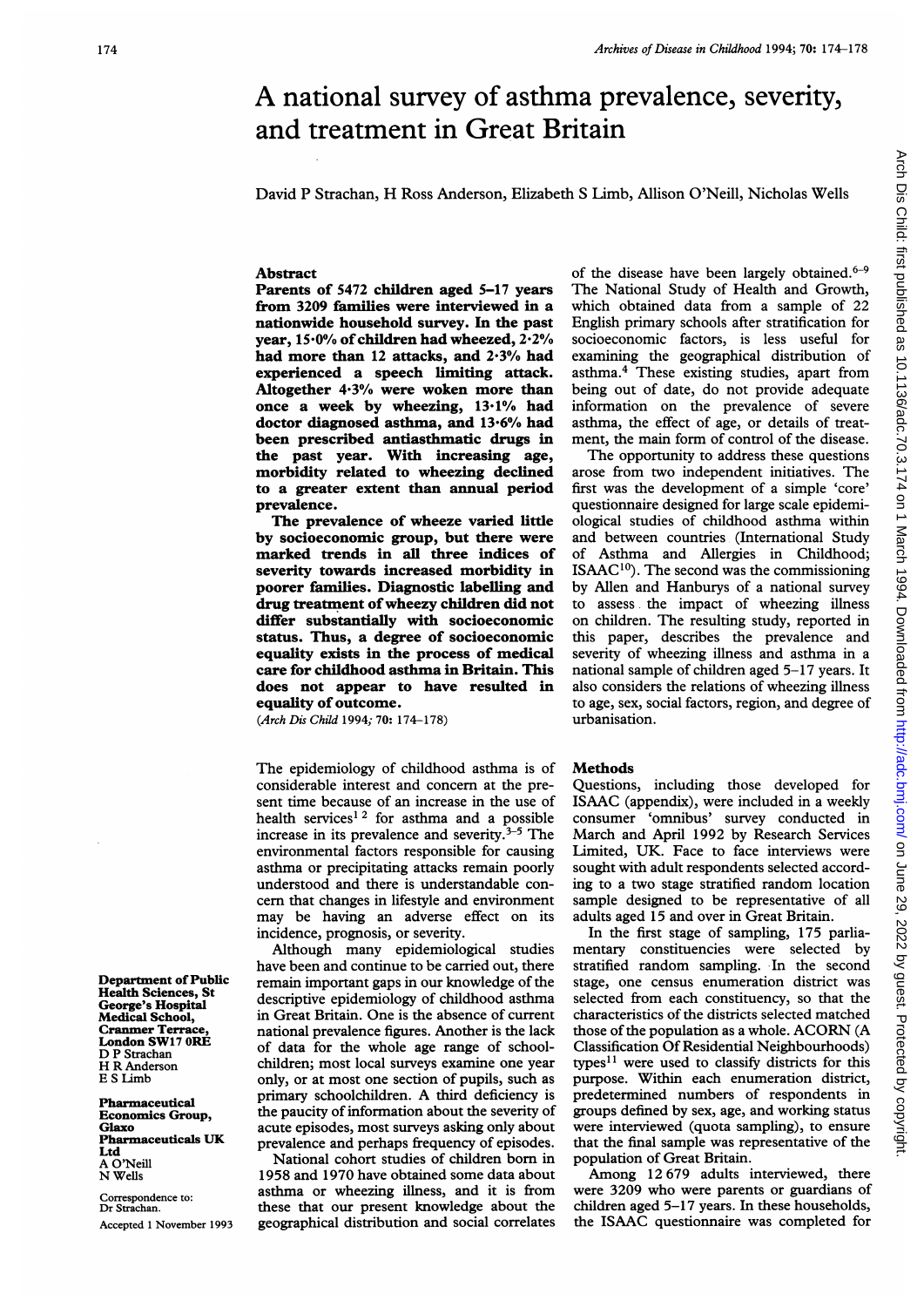| Table 1 |  | Symptom prevalence by age |  |  |
|---------|--|---------------------------|--|--|
|---------|--|---------------------------|--|--|

| Age<br>Denominator<br>population<br>(years) |      |                | In the past year    |               |          |       |                  |                         |                  |                |           |
|---------------------------------------------|------|----------------|---------------------|---------------|----------|-------|------------------|-------------------------|------------------|----------------|-----------|
|                                             |      |                | Wheeze<br>past year | No of attacks |          |       |                  | Woken                   |                  |                | Asthma    |
|                                             |      | Wheeze<br>ever |                     | $1 - 3$       | $4 - 12$ | >12   | Limits<br>speech | at least<br>once a week | With<br>exercise | Night<br>cough | diagnosed |
| $5 - 7$                                     | 1573 | $24 - 4$       | $16 - 7$            | 8.2           | 5.2      | 2.5   | 3.2              | $6-1$                   | 9.8              | $16 - 4$       | 12.8      |
| $8 - 10$                                    | 1293 | $23 - 4$       | 15.9                | $9 - 4$       | 4.0      | $1-8$ | 2.6              | 4.0                     | $11-3$           | 13.0           | 12.6      |
| $11 - 13$                                   | 1251 | $21 - 7$       | 14.2                | 7.2           | 4.5      | 2.2   | 2.2              | 3.7                     | $11 - 4$         | $11-3$         | 13.6      |
| $14 - 17$                                   | 1355 | 22.3           | 13.0                | 7.2           | $3-0$    | 2.2   | $1-2$            | 2.9                     | 9.3              | $8-6$          | 13.5      |
| All ages                                    | 5472 | 23.0           | 15.0                | $8-0$         | 4.2      | 2.2   | 2.3              | 4.3                     | $10-4$           | 12.5           | 13-1      |

Figures shown are a percentage of the denominator - that is, based on all children in a given age group.

each child, and details of current treatment for chest problems were requested. Drugs prescribed in the past year, identified from showcards, were grouped into  $\beta_2$  agonists, theophyllines, sodium cromoglycate, inhaled steroids, oral steroids, and other preparations.

Information collected routinely as part of the omnibus survey was used to classify each constituency according to standard region and degree of urbanisation. The socioeconomic status of each household was assessed according to several criteria: housing tenure, car ownership, telephone ownership, household income, and socioeconomic group. The socioeconomic groups were similar to, though not directly comparable with, the registrar general's social classes, being defined primarily by the occupation of the chief income earner, as follows: A=higher managerial, administrative, or professional; B=intermediate managerial, administrative, or professional;  $C1 =$  junior managerial, administrative or professional, and supervisory or clerical workers; C2=skilled manual workers; D=semiskilled and unskilled manual workers; and E=casual workers, unemployed, or pensioners.

Statistical analysis was performed using the statistical analysis system (SAS).12 The FREQ procedure was used for cross tabulation and the LOGISTIC procedure for multiple logistic regression analyses.

#### Results

Questionnaire responses were obtained relating to 5472 children aged 5-17 years inclusive. A total of <sup>1261</sup> (23-0%) children had <sup>a</sup> history of wheezing at any age and 822 (15 $\cdot$ 0%) had wheezed in the year before the interview. Overall,  $13.1\%$  of the study sample had been diagnosed by a doctor as having asthma at some time in the past. Asthma had been diagnosed among  $686$   $(54.4\%)$  of the wheezy children, and 31  $(0.7%)$  of the children without a history of wheezing. A total of 68  $(1.6\%)$ 

Table 2 Male:female prevalence ratios by age

In the past year No of attacks Woken<br>
Limits at least Age Wheeze Wheeze Limits at least With Night Asthma (years) ever pastyear 1-3 4-12 >12 speech once a week exercise cough diagnosed 5-7 1-4 1-4 1-5 <sup>1</sup> <sup>1</sup> 2-0 3-0 1-3 <sup>1</sup> 9 1-5 1-8 8-10 1-2 1-2 1-3 0-8 1-7 1-5 07 1-3 <sup>1</sup> <sup>1</sup> 1-6 11-13 1-4 1-7 2-5 1-3 0-8 1-2 1-7 1-8 1-5 1-7 14-17 1-2 1.1 1-2 1.1 1-1 09 0-8 1-4 1-2 1-4 All ages 1-3 1-3 1-5 1-1 1-3 1-6 1.1 1-6 1-3 1-6

Figures shown are the male:female ratio in each age group.

of the non-wheezy children had received drugs for asthma in the last year.

Table <sup>1</sup> gives the prevalence of wheezing at different ages. A more detailed breakdown by age is available from the authors on request. The proportion of children reported to have ever wheezed decreased with increasing age. The prevalence of wheezing in the last year was slightly greater in younger children, but the proportion of children experiencing 12 or more attacks each year was similar at all ages. Attacks severe enough to limit speech, and sleep disturbance due to wheezing and nocturnal cough were less common among older children. The proportion who had been diagnosed as having asthma varied little with age.

Table 2 shows the male:female ratio for each grade of wheezing at each age. The male predominance seen in preadolescent children had generally decreased by the later teenage years. This change in the sex ratio with increasing age was particularly marked for frequent and speech limiting attacks of wheezing. A history of diagnosed asthma was more common among boys than girls at all ages, however.

Table 3 outlines the geographical distribution of wheezing and asthma by latitude (north, centre, and south), longitude (Scotland, eastern England, western England and Wales), and degree of urbanisation (urban, mixed, rural). There was no marked regional difference within England and Wales, but indices of prevalence, severity, and diagnosis were lower in Scotland. Adjustment for minor geographical differences in age and socioeconomic status by multiple logistic regression did not materially alter these results.

The annual period prevalence of wheezing varied little with degree of urbanisation, but the frequency and severity of wheezing was lower in rural areas. These differences became less marked after adjustment for socioeconomic status, and only the urban-rural difference in frequent wheeze (more than 12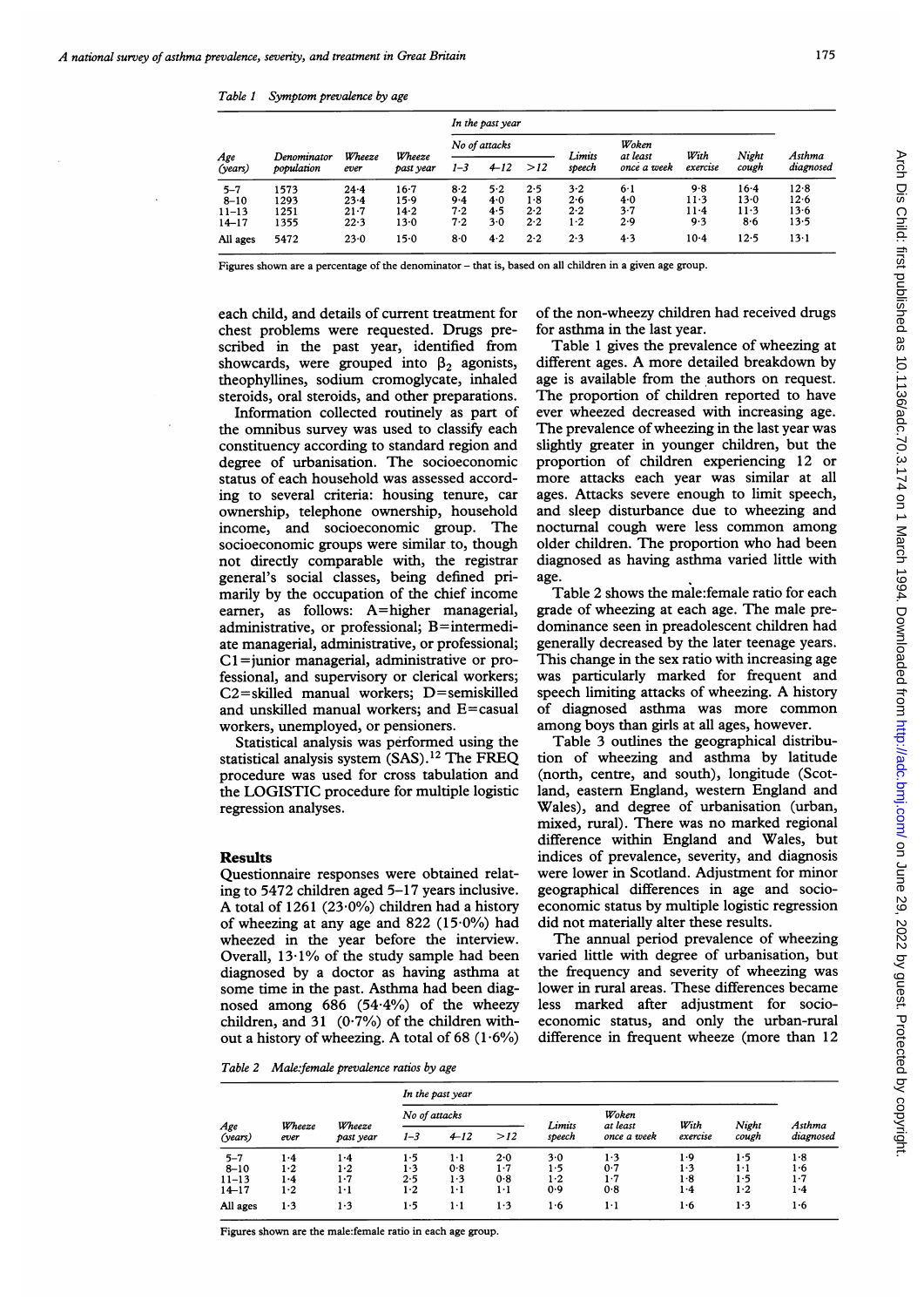|  |  | Table 3 Symptom prevalence by geographical region and degree of urbanisation |  |  |  |
|--|--|------------------------------------------------------------------------------|--|--|--|
|--|--|------------------------------------------------------------------------------|--|--|--|

| Area*    |                           |                | Wheeze<br>past year | In the past year |          |             |                  |                         |                  |                |                     |
|----------|---------------------------|----------------|---------------------|------------------|----------|-------------|------------------|-------------------------|------------------|----------------|---------------------|
|          |                           |                |                     | No of attacks    |          |             |                  | Woken                   |                  |                |                     |
|          | Denominator<br>population | Wheeze<br>ever |                     | $1 - 3$          | $4 - 12$ | >12         | Limits<br>speech | at least<br>once a week | With<br>exercise | Night<br>cough | Asthma<br>diagnosed |
| North    | 2067                      | $22 - 5$       | 14.3                | 7.3              | 4.3      | 2.2         | $2 \cdot 1$      | 4.5                     | $10-0$           | $12 - 4$       | 12.9                |
| Centre   | 1103                      | 26.0           | 17.2                | 7.2              | 4.5      | 2.4         | 3.0              | 4.6                     | $12 - 1$         | 13.0           | 14.2                |
| South    | 2302                      | $22 \cdot 1$   | 14.6                | 7.9              | $4-0$    | $2 \cdot 1$ | 2.2              | 3.8                     | $9-9$            | 12.3           | 12.8                |
| Scotland | 497                       | $20 - 1$       | 12.3                | 7.0              | $3 - 6$  | $1-2$       | 0.8              | 4.2                     | $9-1$            | $11-5$         | 8.9                 |
| East     | 3036                      | 23.2           | 15.0                | 7.9              | 4.2      | 2.3         | 2.2              | 4.0                     | 9.9              | 12.4           | 13.4                |
| West     | 1939                      | 23.6           | $15 - 7$            | 8.4              | $4 - 4$  | 2.3         | 3.0              | 4.6                     | $11 - 5$         | 12.9           | 13.7                |
| Urban    | 3457                      | 23.7           | 15.3                | 8.0              | 4.2      | 2.4         | 2.5              | 4.7                     | $10-5$           | $13-2$         | $13 - 2$            |
| Mixed    | 1060                      | 21.8           | $15 - 0$            | 8·0              | 4.2      | 2.4         | 2.5              | 4.0                     | 9.2              | $10-7$         | 12.7                |
| Rural    | 932                       | 22.2           | $14-1$              | 7.8              | 4.4      | 1.2         | 1.8              | $3-0$                   | $11-4$           | $11-9$         | 12.9                |

Figures shown are a percentage of the denominator – that is, based on all children in a given geographical region or area.<br>\*North includes Scotland, North, North West and Yorkshire and Humberside; centre includes West Midl Humberside, East Midlands, East Anglia, South East, and Greater London; and west includes North West, Wales, West Midlands, and South West.

|  |  |  |  | Table 4 Symptom prevalence by socieconomic group |  |
|--|--|--|--|--------------------------------------------------|--|
|--|--|--|--|--------------------------------------------------|--|

| Socioeconomic<br>group  |                           |                |                     | In the past year |          |         |                  |                         |                  |                |                     |
|-------------------------|---------------------------|----------------|---------------------|------------------|----------|---------|------------------|-------------------------|------------------|----------------|---------------------|
|                         |                           |                |                     | No of attacks    |          |         |                  | Woken                   |                  |                |                     |
|                         | Denominator<br>population | Wheeze<br>ever | Wheeze<br>past year | $1 - 3$          | $4 - 12$ | >12     | Limits<br>speech | at least<br>once a week | With<br>exercise | Night<br>cough | Asthma<br>diagnosed |
| A                       | 131                       | $22 \cdot 1$   | $14-5$              | 11.5             | 1.5      | 0.8     | 0.8              | 2.3                     | 9.2              | 8.4            | 13.0                |
| в                       | 827                       | $20 \cdot 1$   | $11-4$              | $6-8$            | $3-1$    | 1.0     | $1 \cdot 1$      | 1.3                     | 6.9              | 8.8            | $10-2$              |
| C1                      | 1290                      | 24.6           | 15.8                | $8-5$            | 4.2      | 2.6     | 2.4              | 4.0                     | $11-6$           | $11-6$         | 13.7                |
| C <sub>2</sub>          | 1461                      | 22.3           | 15-1                | 7.7              | 4.3      | 2.2     | 2.5              | 4.5                     | $10-3$           | $12 - 7$       | 12.5                |
| D                       | 932                       | $21 - 7$       | $13 - 5$            | $6 - 6$          | 4.2      | 2.3     | 2.0              | 3.4                     | 9.7              | $12-1$         | $14-3$              |
| Е                       | 831                       | $26 - 7$       | 19.1                | $10-0$           | $5 - 7$  | 3.0     | 3.7              | 8.4                     | 13-1             | 18.3           | $14-8$              |
| $\chi^2$ Test for trend |                           |                | $***$               |                  |          | $\star$ | **               | ***                     |                  | ***            |                     |

Figures shown are <sup>a</sup> percentage of the denominator - that is, based on all children in <sup>a</sup> given socioeconomic group. p\*<0-05; \*\*p<0.01; \*\*\*p<0.001.

attacks in the year) was statistically significant at the 5% level after controlling for age and socioeconomic group.

Table 4 shows the distribution of wheezing and asthma by socioeconomic group. Although the cumulative lifetime prevalence of wheezing varied little with socioeconomic status, there were marked trends in the prevalence of frequent and severe attacks and nocturnal symptoms. In each instance children from less privileged families were more likely to be reported as having symptoms, with particularly high levels of morbidity in the least privileged group E. The proportion of children with a diagnosis of asthma did not vary substantially with socioeconomic status, but the trend was, if anything, towards more diagnosed asthma in the less privileged classes. These patterns were almost unaltered by adjustment for age, region, and degree of urbanisation.

A number of alternative socioeconomic indicators were analysed in relation to the prevalence and severity of wheezing: parental education, housing tenure, car and telephone ownership, household income, and ACORN

Table 5 Prescribed treatment for wheezing in past year by socioeconomic group

| Socioeconomic<br>group | Denominator<br>population | No prescribed<br>treatment in<br>past year | $\beta$ agonist<br>onlv | Sodium<br>cromoglycate<br>without<br>steroids | Inhaled<br>steroids | Other<br>drugs | Form of<br>treatment<br>unknown |
|------------------------|---------------------------|--------------------------------------------|-------------------------|-----------------------------------------------|---------------------|----------------|---------------------------------|
| $A + B$                | 195                       | 48.2                                       | $25 - 1$                | 4·1                                           | $8-2$               | 8.2            | 6.2                             |
| C <sub>1</sub>         | 317                       | 41.3                                       | $21 - 1$                | 7.3                                           | $17 - 7$            | 6.9            | 5.7                             |
| C <sub>2</sub>         | 325                       | 41.2                                       | 25.2                    | 4.6                                           | $15 - 1$            | 5.8            | 8.0                             |
| $D+E$                  | 329                       | 40.3                                       | $13-1$                  | 5.4                                           | 15.3                | 9.7            | 7.8                             |
| Total                  | 1261                      | 42.0                                       | 22.9                    | 5.5                                           | 14.8                | 7.8            | 7-1                             |

The denominator population is children who have ever wheezed. Ten children overall had been prescribed oral steroids in the past year; 15 children receiving inhaled steroids also received sodium cromoglycate.

classification. None showed markedly stronger relations with wheezing than did socioeconomic group. Relations with parental education, housing tenure, car ownership, and household income were in a similar direction to those shown for socioeconomic group. The prevalence and severity of wheezing varied little with telephone ownership.

Table 5 shows the pattern of treatment for children in each socioeconomic group with a history of asthma or wheezing at any age. The proportion of such children receiving any prescribed treatment for asthma or wheezing in the past 12 months was similar in all groups. Children in groups A and B were less likely to be prescribed preventive treatment (cromoglycate or inhaled steroids) and were more likely to have taken inhaled  $\beta_2$  agonists only. The types of drug prescribed did not differ greatly among the other socioeconomic groups.

## **Discussion**

The results of this survey provide an up to date description of the scale and distribution of wheezing illness in Britain with an indication of the levels of diagnosis and drug treatment. The 12 month period prevalence of wheezing was 15%. Approximately one in six of the wheezy children were reported to be having acute severe or frequent attacks, and about one quarter had frequent sleep disturbance. It is clearly a major public health problem.

This is the first national survey to describe prevalence in all school age groups. The widespread impression that asthma is more common in younger children was confirmed, but the decrease with age was more marked for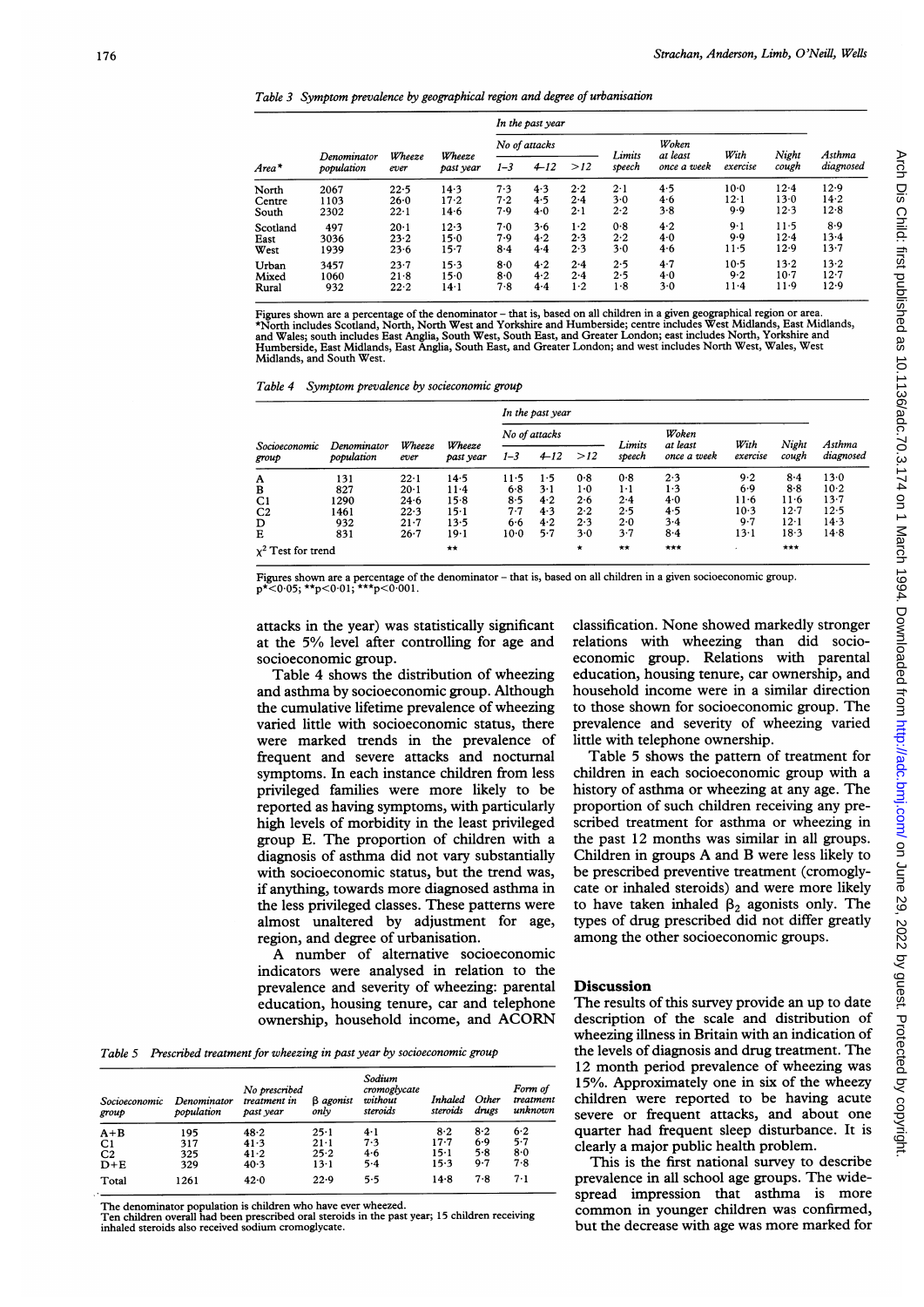177

indicators of severity than for the prevalence or frequency of wheezing itself. At younger ages boys were more affected than girls, but by the mid teens the burden was shared almost equally.

Paradoxically the proportion of children reported to have wheezed at some time in the past decreased with increasing age. The most likely reason for this is incomplete recall of past episodes, as has been documented in the 1958 birth cohort study.8 It is possible, however, that more recent generations of children have experienced more wheezing (a cohort effect). In this respect it is reassuring to find that the 12 month prevalence of wheezing was somewhere between estimates obtained in local studies carried out over the last five years,  $3\frac{5}{7}$ 13-15 which argues against an increasing propensity to wheeze in recent generations.

The geographical distribution was not unlike that described in the 1958 and 1970 national cohort studies.7 The common finding of all three studies was a low prevalence in Scotland. Similar variation was seen for dimensions of severity and frequency in this survey, though based on relatively small numbers of Scottish children. It was not explained by socioeconomic group, age, or urban-rural characteristics. The relative lack of variation elsewhere in England and Wales suggests that the environmental factors responsible for childhood asthma are widespread throughout Britain. In particular it implies that macroenvironmental factors such as climate and air pollution, though possibly important in causing variations over short periods of time, are not important determinants of regional patterns of prevalence or severity.

This study found that the 12 month prevalence of wheeze was similar in all three categories of environment (urban, mixed urban and rural, and rural), but that frequent attacks tended to be about half as common in rural areas as in mixed or urban areas, this difference persisting after adjustment for socioeconomic group and age. One factor associated with urban living which could exacerbate existing asthma is particulate and nitrogen dioxide air pollution from motor vehicle emissions.16 Another pollutant currently causing concern is ozone but as this tends to be higher in rural areas of the south, $17$  our findings give no support for this agent being responsible for either the urban-rural or regional variations observed.

Social factors may be important through their association with causal factors or differences in the quality or amount of medical care. The effects of socioeconomic group, age at end of parental education, tenure, car ownership, and household income were all broadly similar. With falling social status there was a modest increase in the 12 month period prevalence of wheezing (a range of about  $1.3$ ). More important was a marked trend towards more severe, more frequent, and more sleep disturbing episodes in lower socioeconomic groups (up to a threefold variation). This suggests that social factors may affect the severity of the condition more than the prevalence of

wheezing per se. Alternatively, there may be differences in parental perception or reporting of asthmatic symptoms in different socioeconomic groups.

Greater severity of asthma in less privileged social classes has been observed to a varying extent in previous surveys.<sup>9 18-20</sup> One explanation for these effects could be the existence of adverse environmental factors, such as tobacco smoke, which tend to follow the same social distribution, and in one study from the USA, this seemed to be confirmed.<sup>21</sup> Other possible but less likely factors include poor housing.<sup>22</sup> The other main explanation could lie in differences in medical care. Here, our results are reassuring because there was no systematic trend by socioeconomic status in the acquisition of an asthma diagnosis, nor in the prescription of drug treatment. Indeed, socioeconomic group E, which reported the highest morbidity, had the highest rate of prescribed treatment and preventive treatments were more commonly prescribed to wheezy children from the less privileged classes. We plan <sup>a</sup> more detailed analysis of the relations between treatment and morbidity in this data set to clarify this question.

Lastly, this survey shows the scale of drug treatment for childhood asthma in present day Britain. Nearly 14% of school age children had been prescribed one or more drugs for asthma in the past 12 months. There was little regional or urban-rural variation in prescribed treatment and no trend with socioeconomic group. Equally striking was the high prevalence of a diagnosis of asthma (13%). This is much higher than most local surveys in recent years (the highest level being reported<sup>5</sup> from Aberdeen:  $10.2\%$ ) and showed little association with age, region, urban-rural environment or socioeconomic group.

A descriptive analysis such as this does not address the adequacy of diagnosis and treatment, nor can it investigate important dimensions of the medical care process such as patient compliance and appropriate consultation behaviour during acute attacks. Nevertheless, our findings suggest that recent efforts to promote the use of asthma as a diagnostic label and to encourage the prescription of appropriate drugs for the treatment of wheezing have met with some success nationwide and across different socioeconomic groups. This survey would be a suitable baseline for monitoring future trends in the prevalence, severity, and medical care of asthma among children in Great Britain.

#### Appendix

Wording of the questions used in the interview survey (ISAAC core questions for asthma are marked with an asterisk).

- \*1 Has this child ever had wheezing or whistling in the chest at any time in the past? (If no, skip to question 7)
- $*2$  Has this child had wheezing or whistling in the chest in the last 12 months? (If no, skip to question 7)